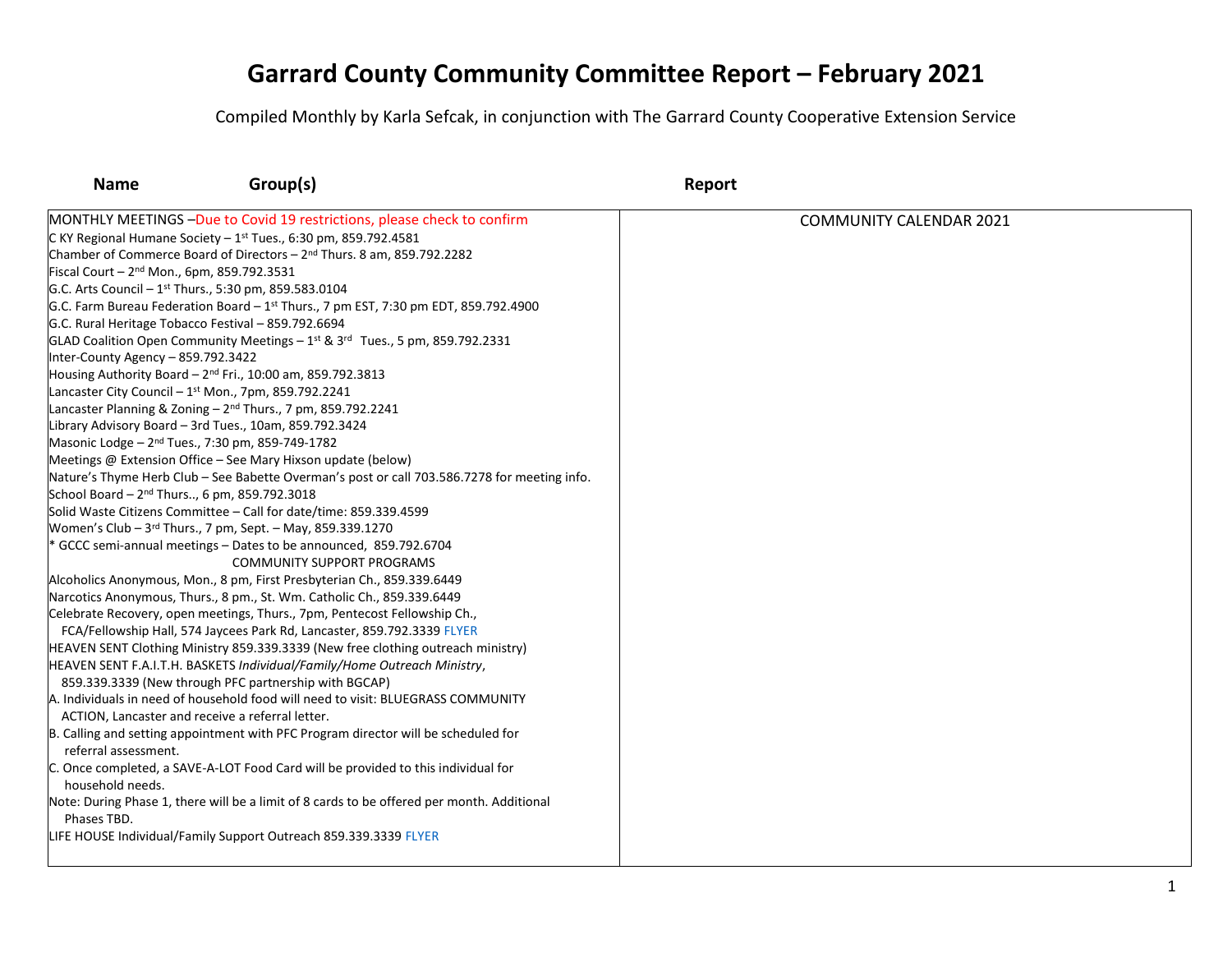| <b>Name</b>                                         | Group(s)                                                                                            | Report                                                                                                                                                                                                                                                                                                                                                                                                                                                                                                                                                                                                                                                               |
|-----------------------------------------------------|-----------------------------------------------------------------------------------------------------|----------------------------------------------------------------------------------------------------------------------------------------------------------------------------------------------------------------------------------------------------------------------------------------------------------------------------------------------------------------------------------------------------------------------------------------------------------------------------------------------------------------------------------------------------------------------------------------------------------------------------------------------------------------------|
| Adams, Loretta<br>859.925.2105                      | <b>Friends of Paint Lick</b>                                                                        |                                                                                                                                                                                                                                                                                                                                                                                                                                                                                                                                                                                                                                                                      |
| <b>Bailey, Jolynda</b><br>859.792.3813              | <b>Housing Authority of</b><br>Lancaster                                                            | We do all our housing applications online. This goes directly to that application. lancasterky.housingmanager.com                                                                                                                                                                                                                                                                                                                                                                                                                                                                                                                                                    |
| <b>Ballew, Michelle</b><br>502.682.0944             | <b>Blue Grass Community</b><br><b>Action Health Benefit</b><br>Assister, Garrard &<br>Jessamine Co. |                                                                                                                                                                                                                                                                                                                                                                                                                                                                                                                                                                                                                                                                      |
| <b>Bradford, Matt &amp; Jen</b><br>859.221.4975     | Venue at Pleasant<br><b>Retreat Governor Owsley</b><br>Home/Bradford BBQ                            |                                                                                                                                                                                                                                                                                                                                                                                                                                                                                                                                                                                                                                                                      |
| Carrier, Jeanne<br>859.792.7108<br>859.339.3973     | Up with Youth                                                                                       | Check with Jeanne Carrier to see if open.<br>Up with Youth, Inc., East Buford Street, Lancaster, is a non-profit organization for ages 6-18. Hours of operation, Fridays from<br>7:00pm to 9:00pm for ages 6-11. Saturdays from 7:00-10:00 for ages 12-18. Children under age 6 must be accompanied by a<br>parent/custodian. Once the youth reaches the age of 18-their time expires once they complete the end of their birth month.<br>Pool tables, air hockey tables, all games/activities are free of charge. Concessions are sold. We are open on most weekends.<br>We close occasionally for holidays, bad weather, fundraisers, etc.<br><b>FACEBOOK PAGE</b> |
| Cash, Scott & Angie<br>859.401.0656<br>859.339.0615 | <b>Garrard County</b><br><b>Food Pantry</b>                                                         |                                                                                                                                                                                                                                                                                                                                                                                                                                                                                                                                                                                                                                                                      |
| Chavez, Regina<br>859.492.7126                      | Central Kentucky<br>Pageants                                                                        |                                                                                                                                                                                                                                                                                                                                                                                                                                                                                                                                                                                                                                                                      |
| Comley, Eric<br>859.792.3026                        | <b>Extension Agent</b><br>4-H Youth Dev.                                                            |                                                                                                                                                                                                                                                                                                                                                                                                                                                                                                                                                                                                                                                                      |
| Crowe, Kathy<br>859.792.3147                        | <b>Garrard County Adult</b><br>Day/Senior Center                                                    |                                                                                                                                                                                                                                                                                                                                                                                                                                                                                                                                                                                                                                                                      |
| Crutchfield, Morgan<br>859.559.6640                 | <b>Heart of Kentucky</b><br><b>United Way</b>                                                       |                                                                                                                                                                                                                                                                                                                                                                                                                                                                                                                                                                                                                                                                      |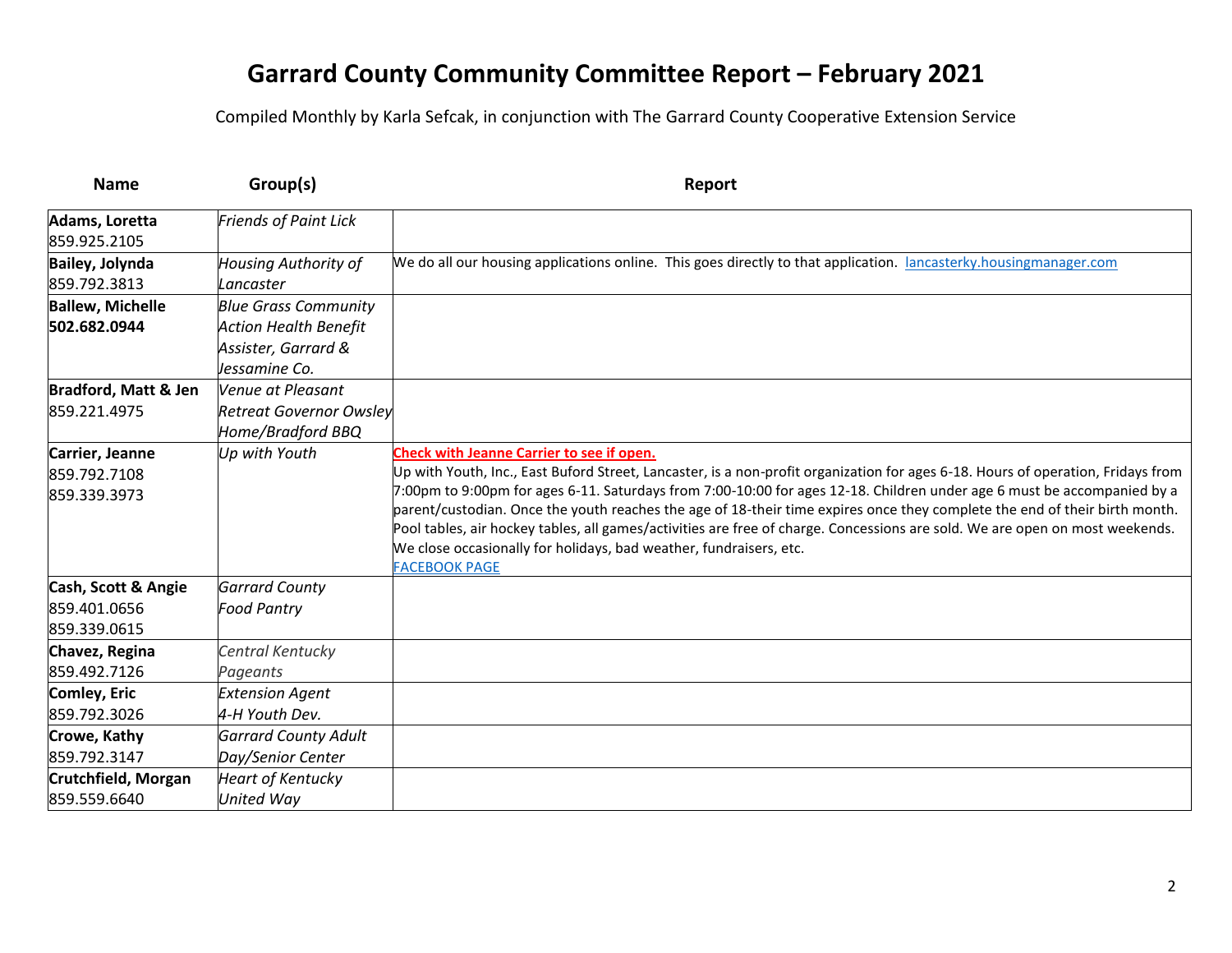| <b>Name</b>         | Group(s)                                 | Report                                                                                                          |
|---------------------|------------------------------------------|-----------------------------------------------------------------------------------------------------------------|
| Dailey, Kim         | <b>Family Resource Center</b>            |                                                                                                                 |
| 859.792.4756        | for Camp Dick Robinson                   |                                                                                                                 |
|                     | Elementary School &                      |                                                                                                                 |
|                     | <b>Paint Lick Elementary</b>             |                                                                                                                 |
|                     | School                                   |                                                                                                                 |
| Dailey, McKinley    | Lancaster Grand Theater kyhalloffame.org |                                                                                                                 |
| 859.339.9465        | Official home location                   |                                                                                                                 |
| theater             | for the Kentucky Motion                  |                                                                                                                 |
| 859.792.1702        | Picture & Television Hall                |                                                                                                                 |
|                     | of Fame                                  |                                                                                                                 |
| Denney, Michael     | <b>Backpack Program</b>                  |                                                                                                                 |
| 859.339.4201        | (Manna Ministry)/                        |                                                                                                                 |
|                     | <b>Garrard County</b>                    |                                                                                                                 |
|                     | <b>Ministerial Association</b>           |                                                                                                                 |
| East, David         | <b>Garrard County</b>                    | Follow our Facebook page www.facebook.com/garrardcountyemacsepp/ for important weather updates and our webpage, |
| 859.304.0016        | Emergency                                | www.garrardema.com                                                                                              |
|                     | Management                               |                                                                                                                 |
|                     | (EMA)/Chemical                           |                                                                                                                 |
|                     | <b>Stockpile Emergency</b>               |                                                                                                                 |
|                     | Preparedness Program                     |                                                                                                                 |
|                     | (CSEPP)                                  |                                                                                                                 |
| Feldman, Vickie     | Community                                |                                                                                                                 |
| 859.583.4545        | Representative                           |                                                                                                                 |
| Grasham, Kalem      | <b>Garrard County Schools</b>            |                                                                                                                 |
| 859.792.3018        |                                          |                                                                                                                 |
| <b>Hixson, Mary</b> | <b>Garrard County</b>                    |                                                                                                                 |
| 859.792.3026        | Cooperative Extension                    |                                                                                                                 |
| Hurte, Mark         | Central KY Regional                      |                                                                                                                 |
| 859.979.2460        | Humane Society - No Kill                 |                                                                                                                 |
|                     | Central Kentucky                         |                                                                                                                 |
|                     | (CKYRHS) C.A.R.E. S                      |                                                                                                                 |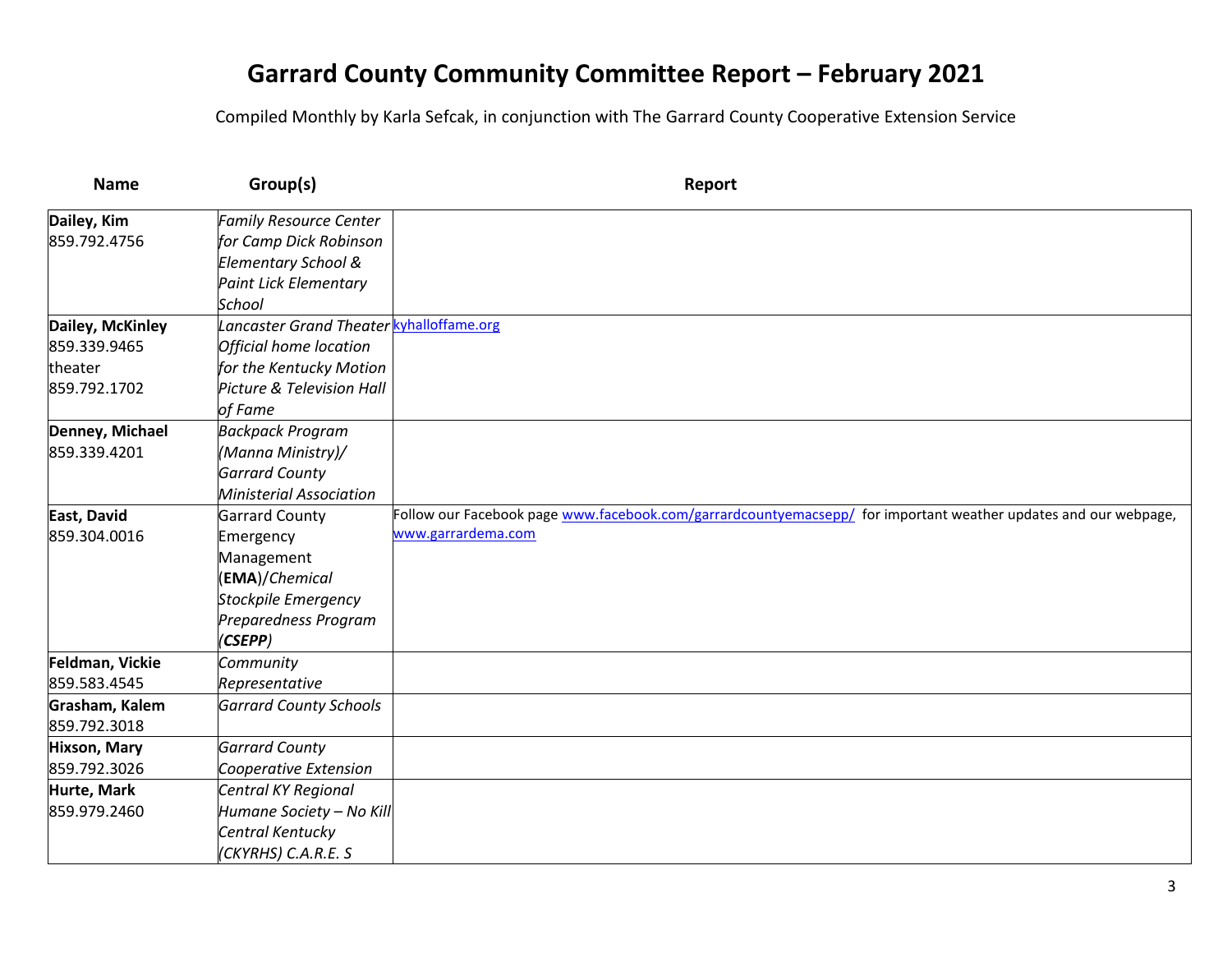| <b>Name</b>                                     | Group(s)                                                                                                | Report                                                                                                                                                                                                                                                       |
|-------------------------------------------------|---------------------------------------------------------------------------------------------------------|--------------------------------------------------------------------------------------------------------------------------------------------------------------------------------------------------------------------------------------------------------------|
| Johnson, Tiffany<br>859.236.9282                | <b>Haven Care Center</b><br>(Formerly Pregnancy<br><b>Resource Center)</b>                              | Haven Care Center Testimonial Video 2019 (Shared with approval of H.C.C.): VIDEO<br><b>FACEBOOK PAGE</b><br><b>WEBPAGE</b>                                                                                                                                   |
| Land, David<br>859.792.2955                     | <b>Garrard County</b><br>Industrial Development<br>Authority (IDA)                                      |                                                                                                                                                                                                                                                              |
| Leibundguth, Rose<br>859.548.2762               | <b>Rose Ministries</b>                                                                                  |                                                                                                                                                                                                                                                              |
| McClellan, Mike<br>859-792-8666<br>859.622.7110 | (Adult Education)<br><b>Garrard County Skills U</b>                                                     |                                                                                                                                                                                                                                                              |
| McWilliams, Laura<br>859.792.3424               | <b>Garrard County Public</b><br>Library                                                                 |                                                                                                                                                                                                                                                              |
| <b>Metcalf, Mark</b><br>703.863.3748            | The Garrard Leadership<br><b>Against Drugs Coalition,</b><br>Inc.                                       |                                                                                                                                                                                                                                                              |
| Middleton, Kim<br>859.304.3183                  | <b>Garrard County Fair</b>                                                                              |                                                                                                                                                                                                                                                              |
| Napier, Lonnie<br>859.792.2535                  | Community<br>Representative                                                                             |                                                                                                                                                                                                                                                              |
| Noe, Terri Lane<br>859.509.6917                 | Community<br>Representative                                                                             |                                                                                                                                                                                                                                                              |
| Overman, Babette<br>703.586.7278                | Nature's Thyme<br><b>Herb Club</b>                                                                      | Until Covid guidelines change, the group will be meeting every other month by Zoom meeting and will have a feature<br>presentation - this will begin in February. (even months) Beginning in January (odd months) members will be receiving a<br>newsletter. |
| Powell, Donna<br>859.339.1844                   | <b>Special Assistant</b><br>to the Judge Executive                                                      |                                                                                                                                                                                                                                                              |
| <b>Scott, Tim</b><br>859.339.0739               | <b>Garrard County Bldg.</b><br>Inspector/Solid Waste<br>Enforcement Official for<br>nuisance complaints |                                                                                                                                                                                                                                                              |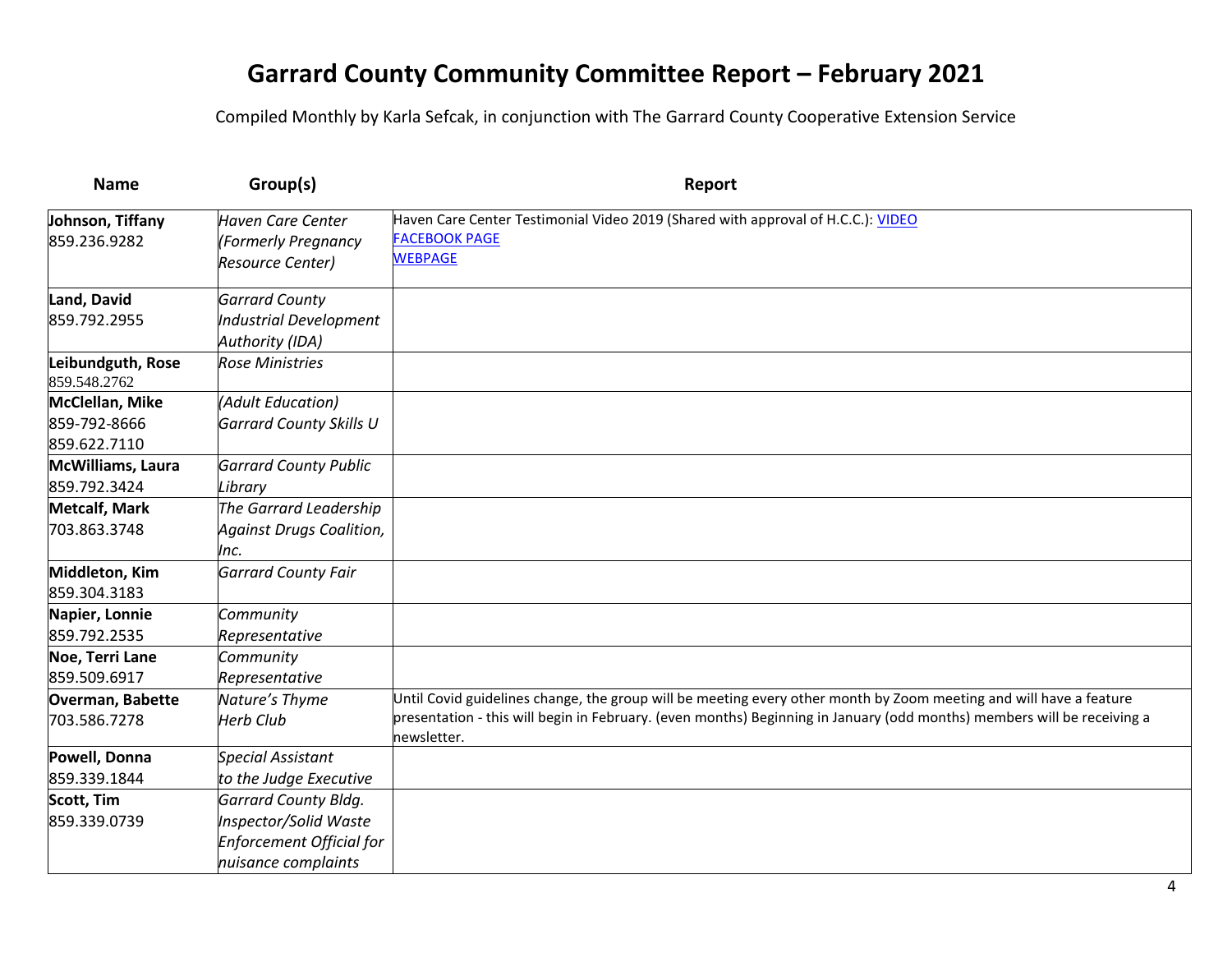| <b>Name</b>                                | Group(s)                      | Report                                                                                                   |
|--------------------------------------------|-------------------------------|----------------------------------------------------------------------------------------------------------|
| Sears, Deronda                             | <b>Garrard County</b>         |                                                                                                          |
| 859.792.3018 Ext. 1121 Community Education |                               |                                                                                                          |
|                                            | Program                       |                                                                                                          |
| Sefcak, Karla                              | <b>GCCC</b> monthly report/   |                                                                                                          |
| 859.792.6704                               | photograph & e-post           |                                                                                                          |
|                                            | community events              |                                                                                                          |
| Short, Kristi                              | Court Designated              |                                                                                                          |
| 859.792.4724                               | Worker, Garrard &             |                                                                                                          |
|                                            | Jessamine Counties            |                                                                                                          |
| Simpson, Kathy                             | <b>Garrard County</b>         |                                                                                                          |
| 859.792.2620                               | <b>Conservation District</b>  |                                                                                                          |
| Trinler, Geri                              | <b>Garrard County Arts</b>    | <b>Garrard Arts</b>                                                                                      |
| 859.583.0104                               | Council                       | Hours of Operation: Tues-Fri 1:30-5:00 pm. Sat 10:00 - 2:00 pm                                           |
| Garrard Arts Center                        |                               | Masks Are Required                                                                                       |
| 859.334.0422                               |                               | * WHERRITT HOUSE GIFTS - is now open                                                                     |
|                                            |                               | Follow us on Facebook. Please like and share.                                                            |
|                                            |                               | And on our website garrardarts.org<br>Because of Covid restrictions. Limited Classes in Acrylic Painting |
|                                            |                               | All Covid Safety Measures in Place                                                                       |
|                                            |                               | Activities will be posted on our Facebook page                                                           |
| <b>Tudor, Debbie</b>                       | <b>Garrard County Rural</b>   |                                                                                                          |
| 859.792.6694                               | Heritage Tobacco              |                                                                                                          |
|                                            | Festival/Stacy's Music        |                                                                                                          |
|                                            | & Entertainment               |                                                                                                          |
| <b>Wagoner, Angie</b>                      | <b>Family Resource Center</b> |                                                                                                          |
| 859.792.4756                               | for Lancaster Elementary      |                                                                                                          |
|                                            | School                        |                                                                                                          |
| Whittaker, Carolyn                         | <b>Garrard County</b>         |                                                                                                          |
| (for Carolyn, contact                      | Cooperative Parish            |                                                                                                          |
| Jenny Lynn @                               |                               |                                                                                                          |
| 859.339.4134)                              |                               |                                                                                                          |